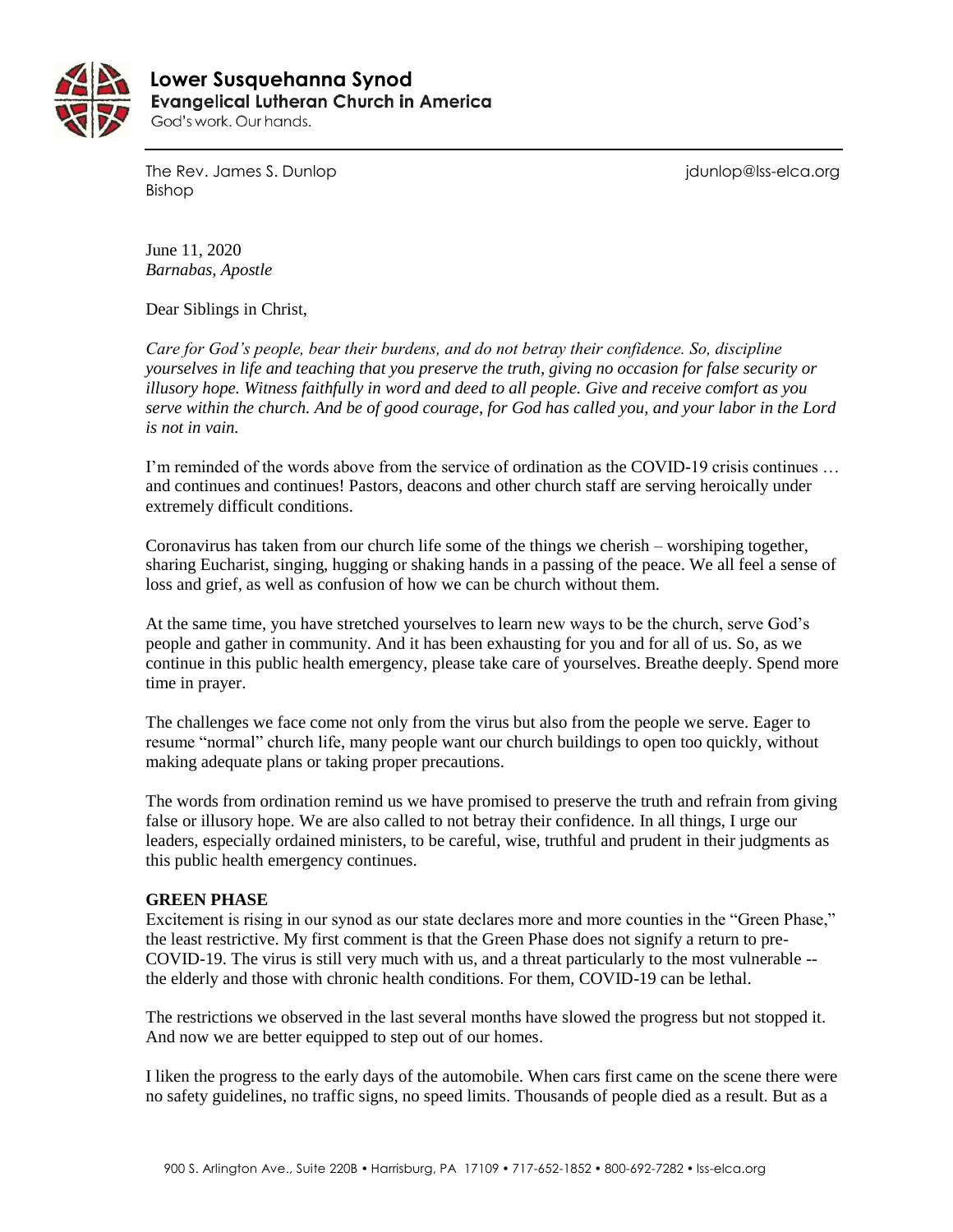nation we learned, and set rules, regulations and guidelines to keep people safer. Safer, not safe, because there is always some risk in driving. The only way to eliminate the risk is not to drive.

Similarly, the only way to insure that you will never get COVID-19 is to stay home. But taking practical steps and observing sensible guidelines can make the risk tolerable.

As your congregations plan to move to the Green Phase, I urge you to continue to follow guidelines of government and medical authorities to minimize risk. My office continues to provide the best guidance we can find and post it on our synod's [Coronavirus Resources Page.](https://www.lss-elca.org/coronavirus/) If you look at nothing else, please carefully review these three excellent resources:

**[Resuming Care-filled Worship and Sacramental Life During a Pandemic](https://www.lss-elca.org/wp-content/uploads/2006_Resuming-Care-filled-Worship-and-Sacramental-Life.pdf)** – This comprehensive resource provides excellent guidance on the wide range of concerns involved in reopening your congregation. This resource was developed by a collaboration of leaders from the ELCA and other denominations.

**[When Can We Sing](https://www.youtube.com/watch?v=LNzGkflAkZQ)** – This 13-minute video message from the Moravian Music Foundation talks about the risks to choirs and musicians and explains why *singing must be avoided* in worship for the foreseeable future.

**[Returning to In-person Worship](https://www.lss-elca.org/wp-content/uploads/Returning-to-In-person-Worship.pdf)** – This ELCA guide will assist your COVID-19 Task Force in formulating procedures and timetables to resume in-person worship.

Although our commonwealth will determine when your county will enter the Green Phase, it is not offering specific guidelines for opening. I would like to offer mine:

## **GENERAL CONSIDERATIONS**

- Do everything to reduce risk.
- The safest plan is for parishioners to stay home.
- Gatherings should be limited to 250 people, **or** 50 percent of capacity whichever is lower! Each building has its own capacity, so your COVID-19 Task Force needs to calculate carefully.
- Masks should be required of all who enter the building for any reason. It same as wearing seat belts, except that seat belts protect you; masks protect those around you.
- Open windows and doors when and if possible, since fresh air reduces risk.
- Do not sing, even outdoors. Experts say singing is very risky, like driving 100 mph with no seat belt. (Please watch the video referenced above.)
- No gathering children for the children's message. They may stay in the pews.
- Insist that congregants stay home if they feel sick, were exposed to anyone who had COVID-19 in the prior two weeks, or if they have a fever.
- Keep hand sanitizer readily available.
- Ask congregants to cover their mouths when coughing or sneezing.
- Remove materials that could be handled, such as hymnals, Bibles and visitor cards.
- Provide single-use bulletins.
- Disinfect all surfaces between services.
- Allow six hours between services. For multiple services, consider using different rooms.
- Consider how you will communicate if you need to cancel or change plans.

### **HOLY COMMUNION**

There is NOT a completely safe way to distribute. Here are some ideas to minimize risk: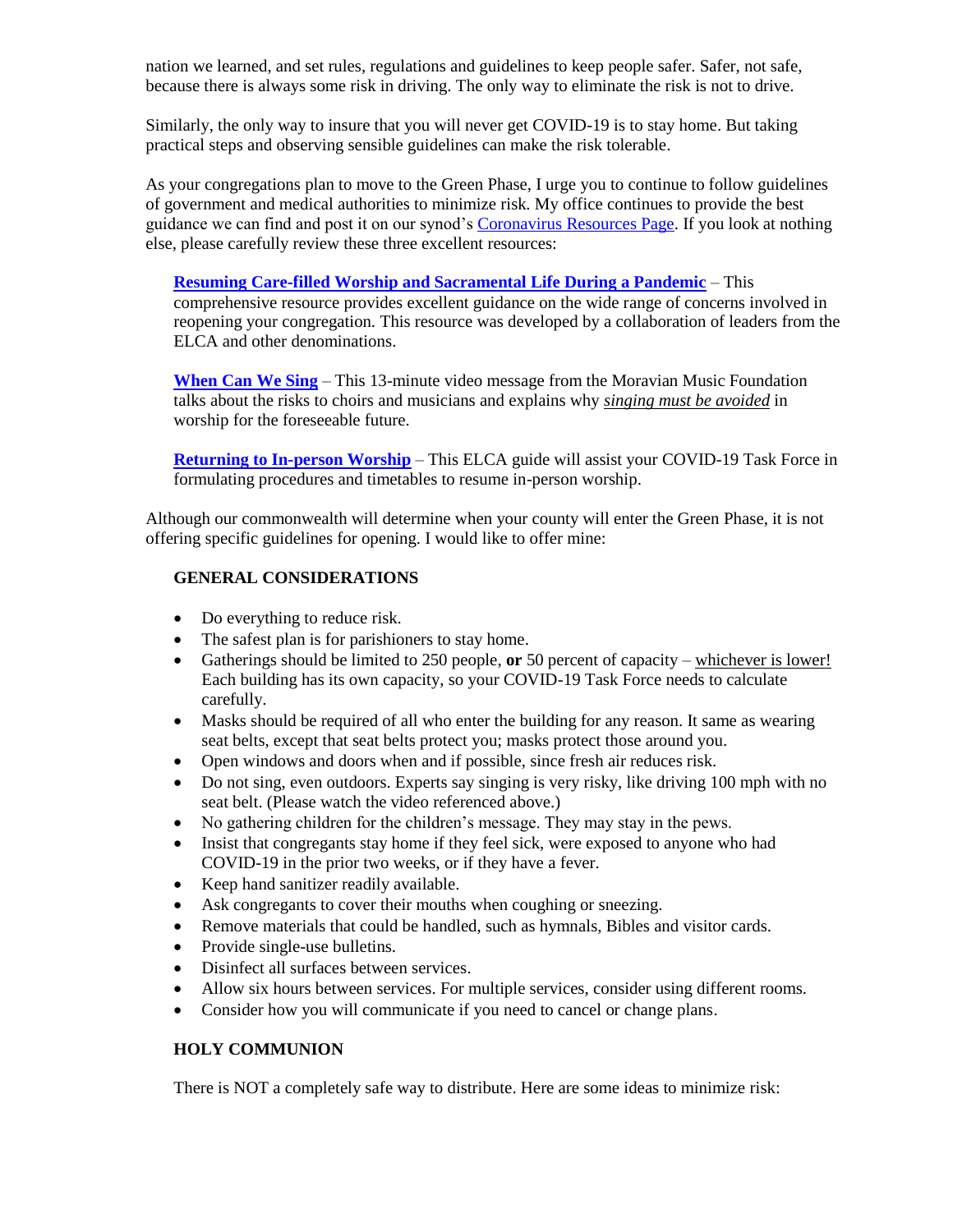- Commune with only bread. Christ is fully present in just one element.
- Practice thorough hand-washing before distribution.
- While distributing, do not touch hands. If this happens, stop and rewash.
- If communing with wine, use a pouring chalice and cups. Provide a way for communicants to receive cups with minimal risk of infection. A communion assistant with clean hands might distribute them, being careful to avoid touching. Or, the cups could be placed in a space that enables communicants to safely take them.

Quite a lot to take in, isn't it? Obviously, your COVID-19 Task Force has much to consider. Opening for in-person worship involves risk, and like driving on the highway, risk can be managed by being careful and paying attention to safety guidelines.

After making a detailed strategy, your congregation might make "trial runs" and be willing to change if something is not working. And please remember that it is perfectly acceptable not to begin inperson corporate worship if it is too much to manage.

Even when we are up and running, some people may not return to in-person worship, believing it too risky or because they have found their congregation's new digital worship a better option for them. In fact, many congregations have been surprised with the positive response they have received with online and digital worship offerings.

As we face the "new normal," it seems clear that digital church will be a permanent part of our church life, and congregations will adjust to a "hybrid" model of offering both in-person and digital church.

# **RACISM**

COVID-19 is not the only pressing issue of national concern. Outraged over the death of George Floyd, yet another unarmed Black man who perished at the hands of White police officers, tens of thousands of Americans have taken to the streets in sustained protests. Racial justice issues, which have been simmering in our nation for 400 years, may finally be gaining the attention they so clearly deserve.

I urge leaders and congregations to harness the interest and energy of the protests to begin engaging God's people in racial justice matters. Our synod and churchwide organization have assembled some excellent resources:

[June 10 Special Message](https://www.lss-elca.org/wp-content/uploads/A-Special-Message-from-the-LSS-Toward-Racial-Justice-Task-Force-June-10-2020.pdf) from our Toward Racial Justice Task Force. [Our synod Toward Racial Justice webpage.](https://www.lss-elca.org/rostered-ministers/toward-racial-justice/) [Bishop Dunlop's June 3 Pastoral Letter on Racism.](https://myemail.constantcontact.com/A-Pastoral-Message-on-Racism-from-Bishop-Dunlop---06-3-2020.html?soid=1101823335217&aid=llM6zH1_hwM) [ELCA Racial Justice Resources.](https://elca.org/Resources/Racial-Justice) [ELCA Resources for June 17](https://www.elca.org/emanuelnine) – Emanuel Nine Commemoration and Day of Repentance. [ELCA Resources for June 19](https://download.elca.org/ELCA%20Resource%20Repository/Juneteenth_observance_0619.pdf) – "Juneteenth" observes the end of slavery in United States. [May 29 Statement](https://www.lss-elca.org/wp-content/uploads/200529_COB_Racism_Statement.pdf) from the ELCA Conference of Bishops.

# **TAKE CARE OF YOURSELVES**

The COVID-19 crisis will continue for much longer than any of us expected. Please remember the church is in this for the long haul. This means we will continue to innovate and rethink how we serve God's people, and it means that we all will be working very hard.

My concern is for you as dedicated and creative ministers serving God's people. As I have said before, please take care of yourselves. Take your vacation time, even if you stay home. You need Sabbath.